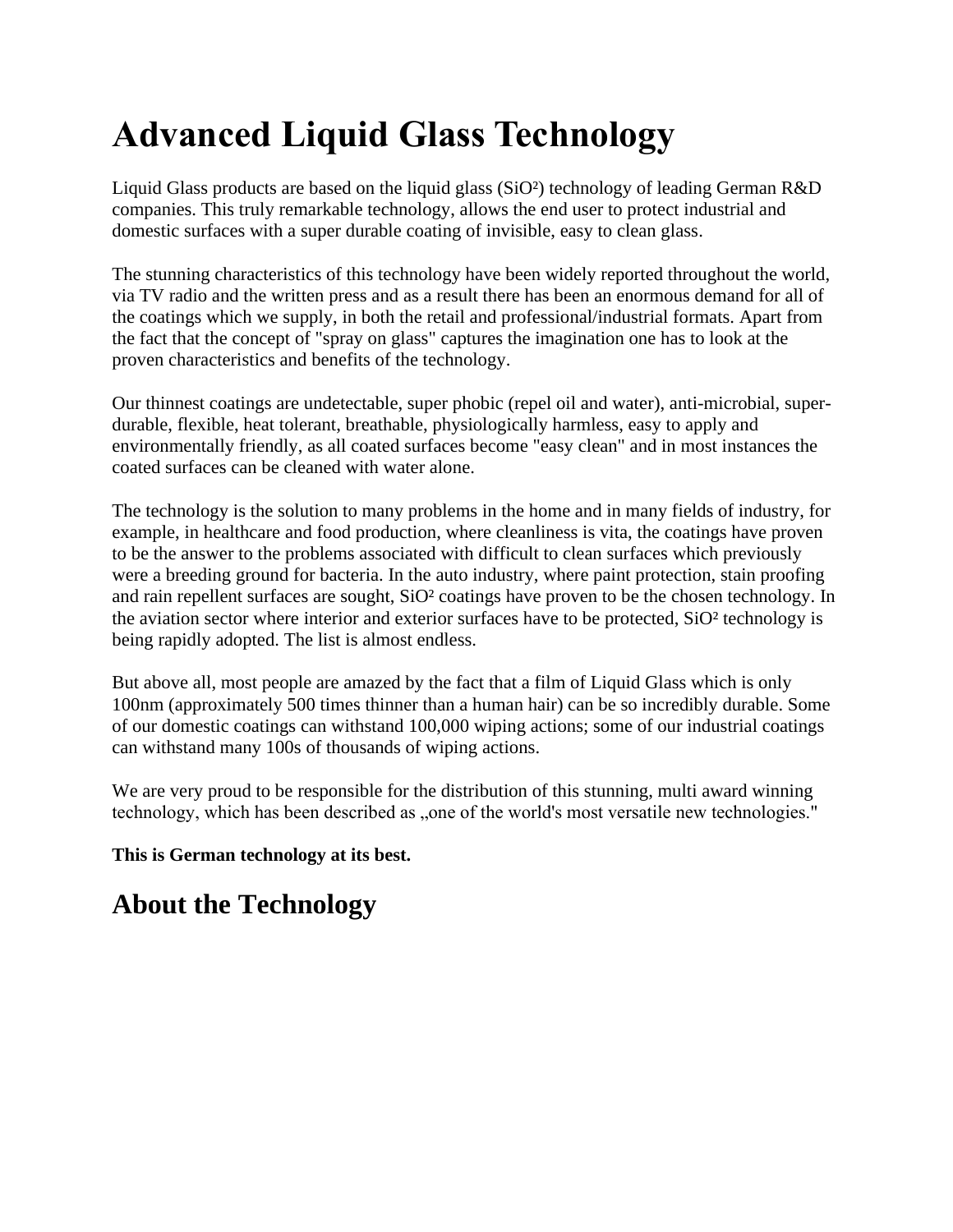

Liquid Glass is an exceptional, truly remarkable, multi award winning technology which allows the end user to protect both industrial and domestic surfaces with ultrathin super durable coating of invisible, easy to clean, glass.

In essence the technology allows the end user to deposit a nano scale layer of molecular, particle free glass (500 times thinner than a human hair), onto the surface of most items. The molecules of glass (silicon dioxide/ SiO²) come from pure quartz sand, of which there are vast reserves, as silicon dioxide is one of the most abundant compounds on the planet. Just like domestic glass the coatings are chemically inert and highly resistant to commonly used cleaning chemicals.

The coatings also offer resistance to alkalis, acids and solvents; however, despite some similarities to standard glass the Liquid Glass coatings are stunningly different. The layer is flexible, breathable, highly durable, heat tolerant, anti-microbial and offers non-stick and "easy clean" characteristics. The application of the Liquid Glass range of products is amazingly straight forward. After preparatory cleaning, items such as wash basins, windscreens, and fabrics can be coated in a matter of seconds. Significantly most coated surfaces can be cleaned with water alone, this of course massively reduces the use of environmentally damaging cleaning products.

CCM has been involved with the development and marketing of Liquid Glass technology since 2003 and as a result we offer unrivalled experience in the supply, packaging and worldwide distribution of this technology. We are currently support projects in over 80 countries.

### **History**

It all started in Paris in 1845, when J.J. Ebelmen, a French scientist first discovered the Sol Gel process. In simple terms, he discovered that by manipulating a liquid which contained silica he could create glass. This was a very interesting theoretical discovery but at this time all that he was left with was small lumps of glass which were of no specific use. The next major step came in 1939 when the Schott Glaswerke company of Germany started to re-examine the technology.

After a further 20 years of research they started to produce the first items coated with \* SiO²; however the processes were still complex and expensive. Evidently continued R+D was called for! Whilst the world was focusing on the space race, the computer revolution and the genome projects, the scientific community in Germany was creating "liquid glass technology" which could be applied on a DIY basis. The target being, to produce an undetectable coating, which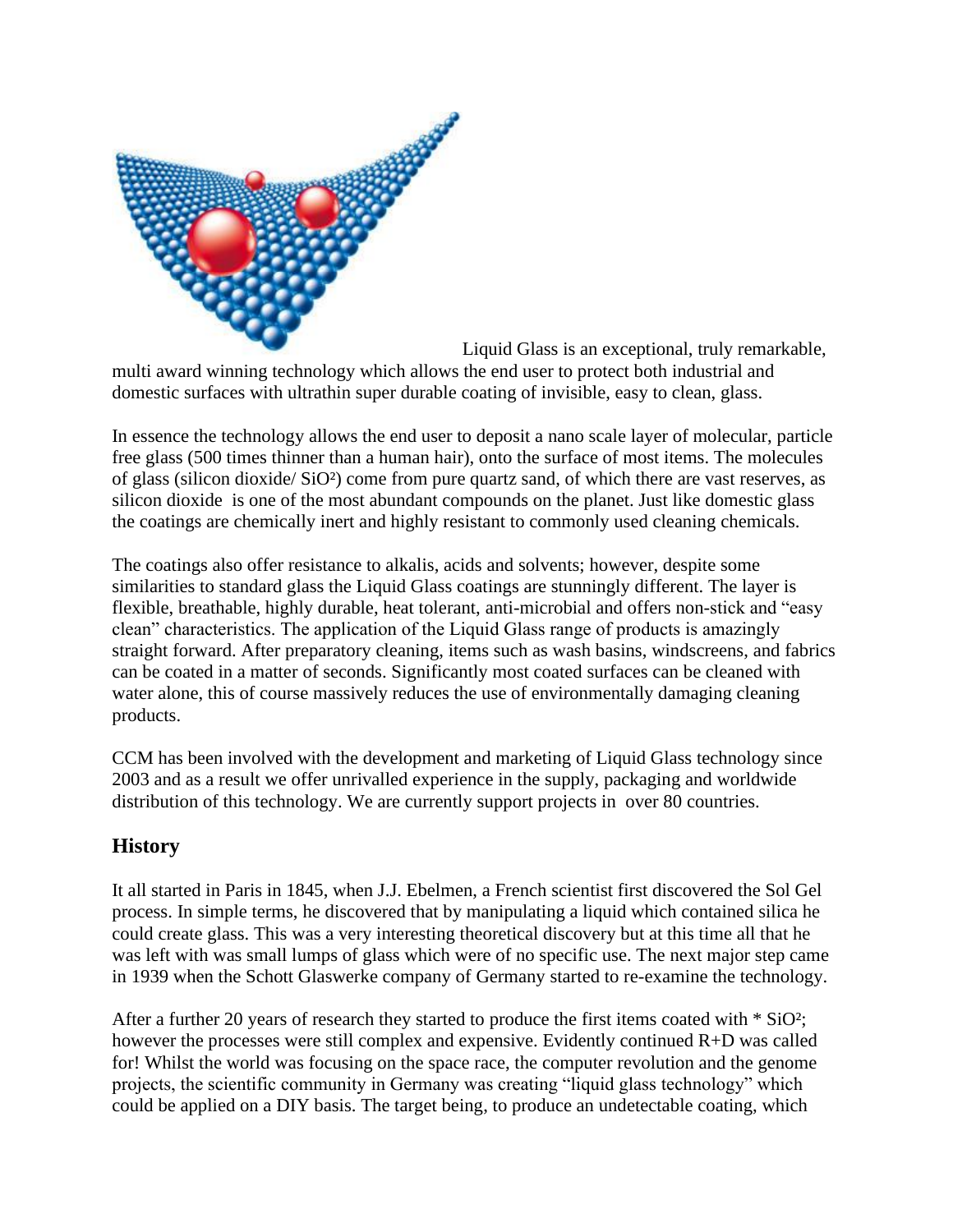could protect and enhance almost any surface. At the start of the millennium such coatings became available for the first time and we are proud to say that we were involved in their launch to a wide range of markets.



# **A.L.G.T. (Advanced Liquid Glass Technology)**

It has now been over 150 years since the discovery of the Sol Gel process and advances are continually being made. We are now able to bring you the 3rd Generation of Liquid Glass Technology via which we offer more efficient coatings, at reduced cost to the consumer. We also develop new technologies and technical coatings which are in the micron scale. These are used in a wide range of demanding environments, such as the marine, auto and aviation sectors. In essence A.L.G.T. is the culmination of 150 years of development.

*Where will be in another 150 years?*

Obviously we do not know the answer to this question ... but we do know that we offer state of the art technology for the world of today.

\*Silica (silicon dioxide or SiO²) is one of the most common chemical compounds.

### **FAQ**

#### 1.

The resulting liquid glass layers are in the nanometre range. Can the nano particles in the liquid damage the body?

We do not work with discrete nano particles, the SiO<sup>2</sup> is amorphous molecular scale SiO<sup>2</sup>. Our liquid glass coatings are designed as wet-chemical coatings. The dried coatings are approximately 100nm (nanometres) thin and therefore fall under the official definition of "nanotechnology" ("structures" <=100 nm). Our SiO<sup>2</sup> based products do not mix particles into the liquids.

The coating or the "solid content" of the coatings in the liquid does not penetrate into the skin, if the coating arrives upon the skin a layer will form but this layer will not bond effectively to the skin because there is a layer of fat on the skin and binding groups are missing (although we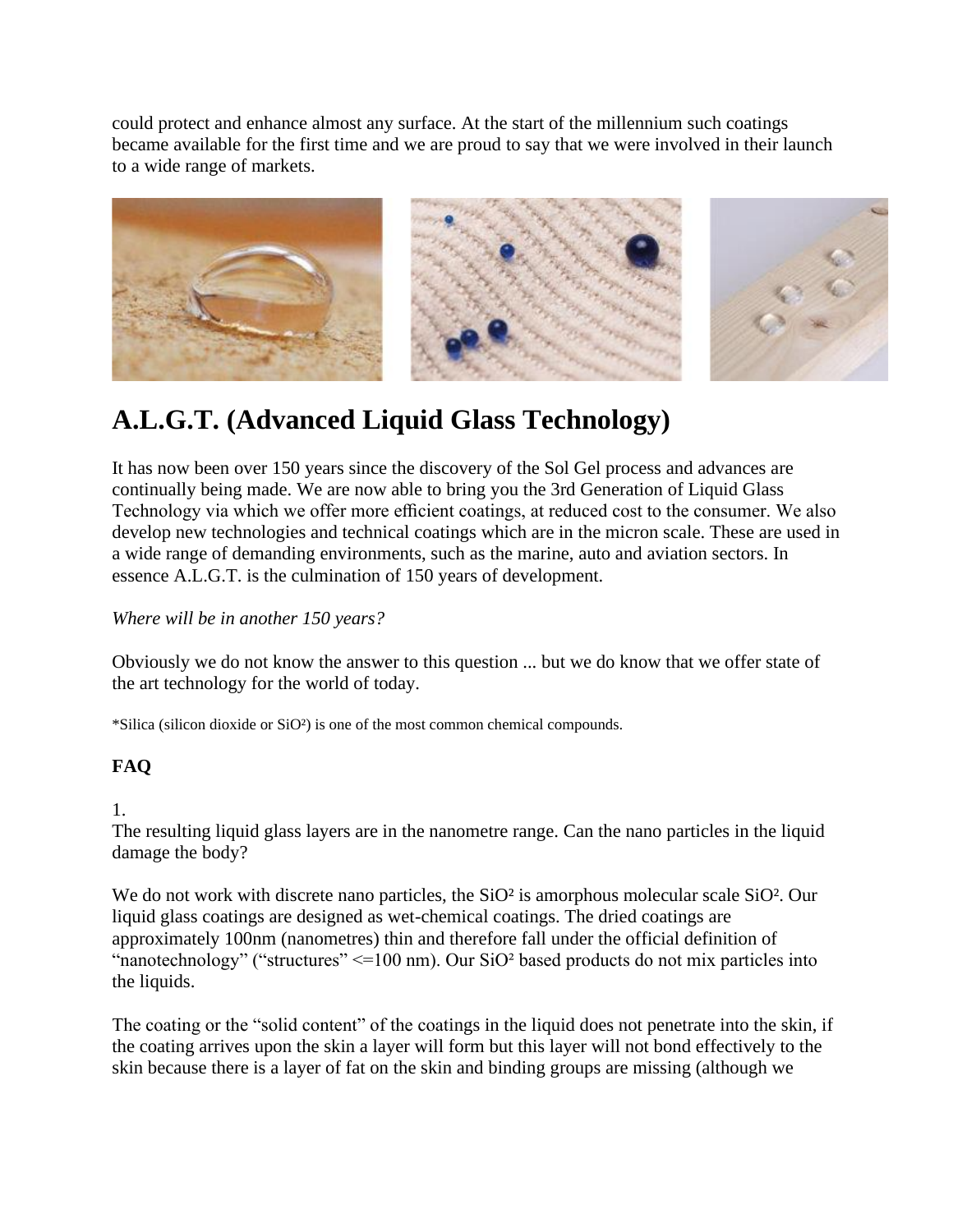recommend wearing gloves when using it, as the ethanol alcohol in our alcohol-based sealants can dry out the hands).

2.

Is it true that silicon dioxide is also used in foodstuffs?

Yes, that is correct. Silicon dioxide is listed under E 551 in the list of food additives.

Here is what this regulation states:

#### **E 551 Silicon dioxide**

BIO

Filler, carrier, release agent

also: silicic acid

#### **Explanation**

Silicon dioxide is the most abundant mineral in the earth's crust. As a component of the cell walls of numerous plants, it is also present in food in varying amounts. The human organism cannot absorb or utilize silicon dioxide. It is excreted unchanged.

In the food industry, silicon dioxide is usually used in powder form. If the silicon dioxide crystals contained are particularly porous, they are also called silica gel. Due to their enormous inner surface, these crystals can hold large amounts of water. This occurs only through physical interactions - the crystals neither change their chemical structure nor swell.

In powdery foodstuffs, the silicon dioxide crystals accumulate on the food particles and thus protect them against their environment. In this way, silicon dioxide prevents the food from clumping: Powdery products remain free-flowing, others can be easily separated.

#### **Production**

Silicon dioxide is obtained from naturally occurring quartz sand. The resulting powder is called amorphous and contains particles of different sizes.

#### **Use**

Silicon dioxide is only approved for certain foods. These include, among others:

- Cheese, sliced or grated (max.  $10 \text{ g/kg}$ )
- Dry food in powder form  $(max. 10g/kg)$
- Seasoning  $(qs)/1$ i>
- Food supplements (qs)